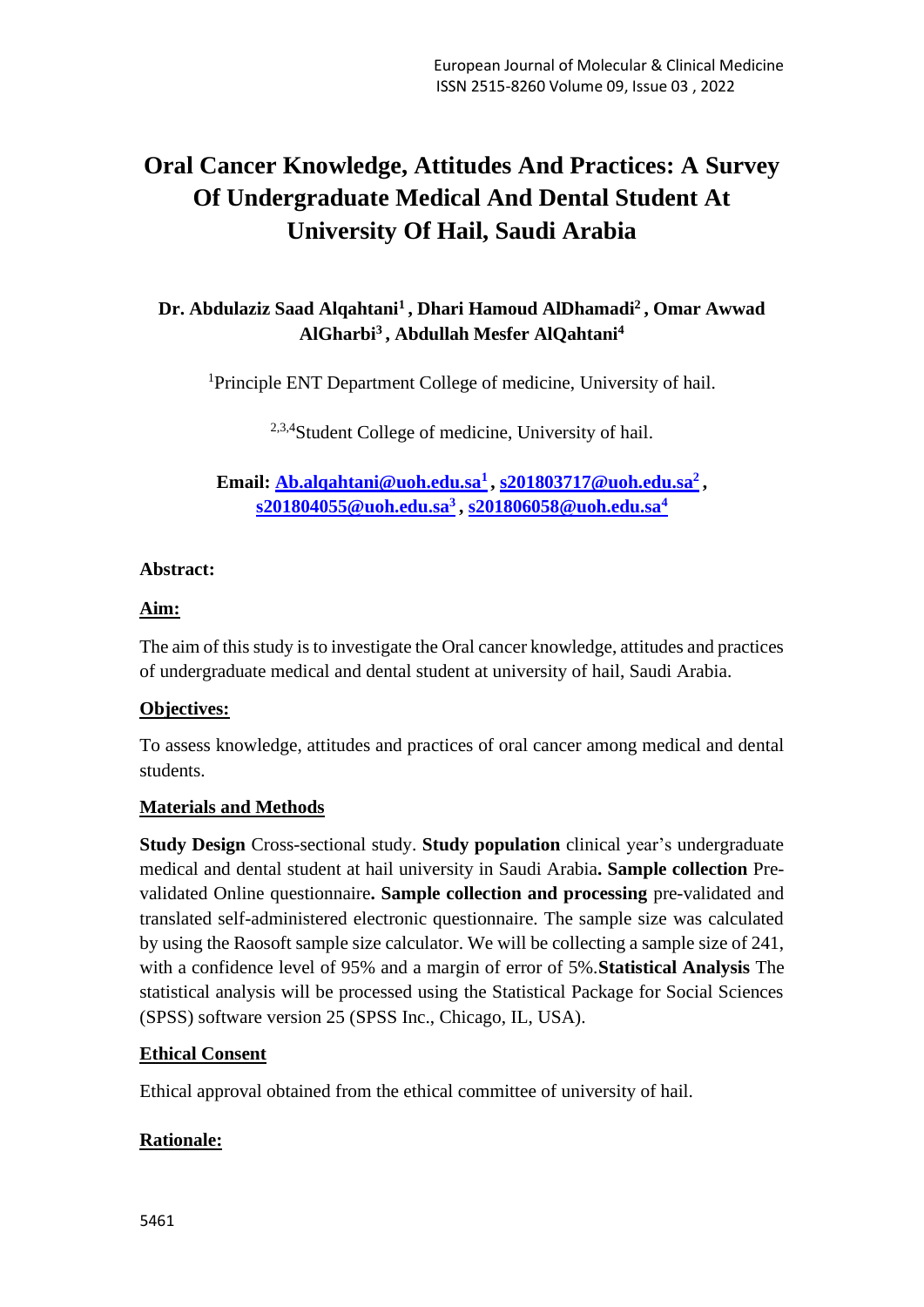In Saudi Arabia only a few studies have been conducted to assess medical or dental undergraduate OC knowledge. And no known studies to date were done to compare between medical and dental undergraduate OC knowledge in Saudi Arabia.

## **Results:**

A total of 241 students from hail university completed the study questionnaire. A total of 186 students (77.2%) were from college of medicine and 55 (22.8%) were from college of dentistry. A total of 141 (58.5%) students were males. As for their academic year, 120 students (49.8%) were at 4th grade, 53 (22%) were at 5th grade, 42 (17.4%) were at 6th grade while 26 (10.8%) were interns. This study showed that most of hail university undergraduates are aware and had accepted knowledge towered oral cancer

**Keywords:** knowledge; oral cancer; undergraduates; dental; medical students; hail; Saudi Arabia.

#### **Introduction**

 The incidence of Oral cancer (OC) is increasing in the last decade [1]. Almost twothird of the new cases is diagnosed at developing countries [2]. In 2018, according to the International Agency for Research on Cancer (IARC), OC representing 2% of all cancer cases [3]. In Saudi Arabia 3184 cases were diagnosed with OC in the period between 1994 and 2015 according to the Saudi Cancer Registry report representing 1.8% of all cancer cases [4].

 Oral cancer is a malignancy of the mucosa of the lip, tongue and oral cavity [5]. Alcohol consumption, smoking and smokeless tobacco products (Shammah and Quat) are major risk factors of oral cancer [6]. Squamous cell carcinoma accounts for over 90 percent of OC [7].

 Early recognition of oral potentially malignant lesions and oral cancer is very crucial in achieving a good prognosis and as a result reducing the OC morbidity and mortality rates [8]. Diagnosis Delays of OC are reported to be related to both patients and healthcare providers [9]. As Clinical signs and symptoms of oral cancer are often nonspecific and maybe mistaken for other conditions, both Primary care physicians and dentists must be aware of the risk of oral cancer. all patients should be routinely screened for oral lesions to increase the chance of survival. this study aims to examine the knowledge, attitude and practices of medical and dental undergraduate students at university of hail in Saudi Arabia.

# **Review of Literature**

Many similar studies have been done internationally to assess the level of the knowledge toward the OC prevention and screening among undergraduate medical and dental student [9-14]. A cross sectional study was published at 2007 by Carter and Ogden showed that Undergraduate medical students were less likely to advise patients about OC risk factors and less likely to examine patients' oral mucosa routinely [9].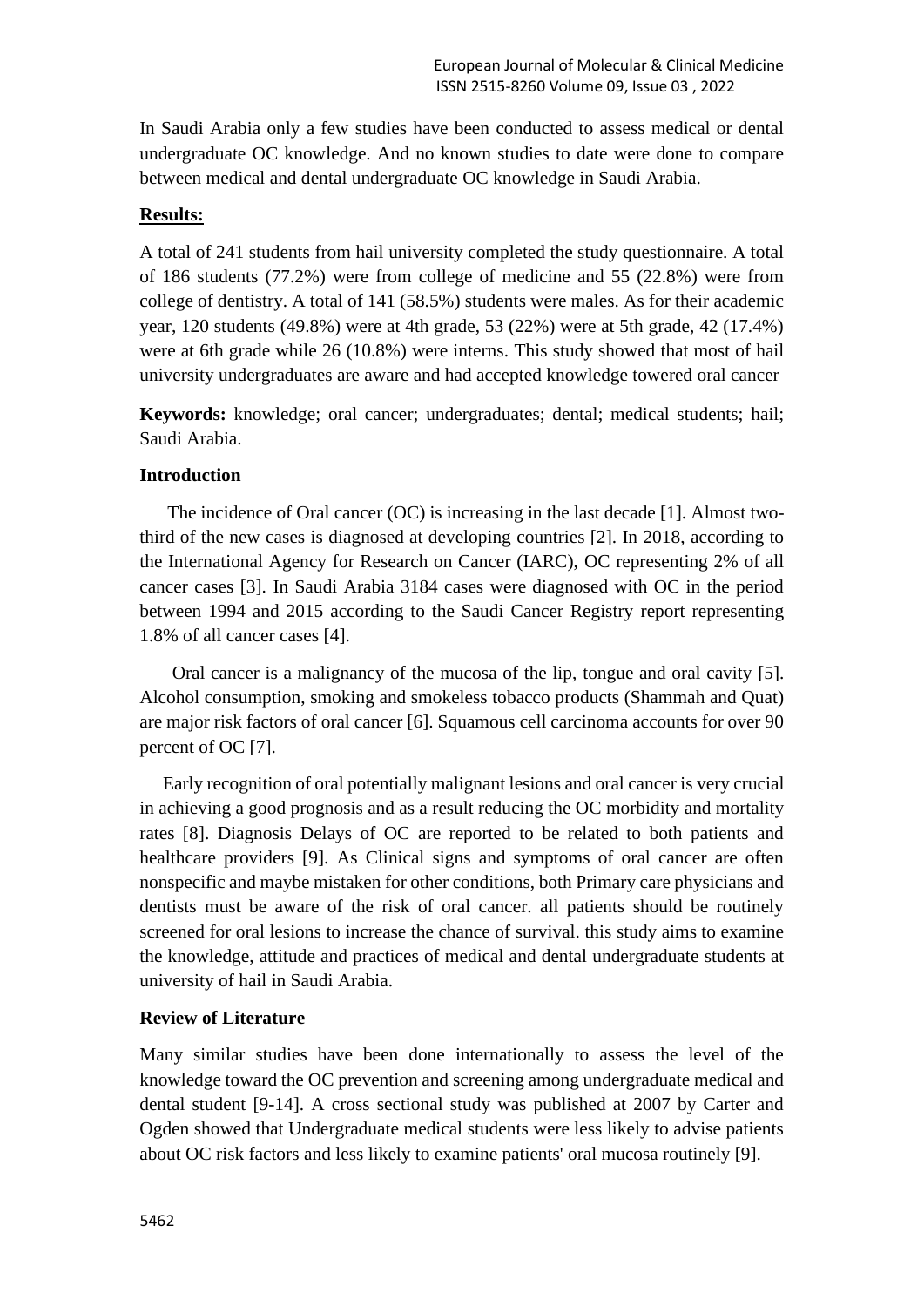Another study was conducted in 2016 at BP Koirala Institute of Health Sciences, Nepal. By Shrestha, Ashish, et al. demonstrated lack of awareness toward the OC among undergraduate dental and medical students [10].

 Additionally, as per Alami et al. in their study in which they assess the knowledge of oral cancer among recently graduated medical and dental professionals in Amman, Jordan. They found that the participants have inadequate level of knowledge of oral cancer, with significant differences between the dental and medical professionals knowledge in favor of dental professionals. And they recommended improving the undergraduate curriculum in both medical and dental schools [11].

 Also, there is another survey done by Sitheeque et al. on awareness of oral cancer and precancer among final year medical and dental students of Universiti Sains Malaysia that compare knowledge of OC between dental and medical students showing no significant difference in some areas of knowledge between dental students from their medical colleagues. The authors recommend strengthening these aspects of medical and dental undergraduate curricula. [12]

 In Saudi Arabia only a few studies have been conducted to assess medical or dental undergraduate OC knowledge [13, 14]. And no known studies to date were done to compare between medical and dental undergraduate OC knowledge in Saudi Arabia.

## **Ethical Consent:**

The objectives of the research will be clarified to each participant. Everyone would have the choice whether to take part in this study or to abstain. Participants will be notified that their comments will be confidential and will be used for research purposes only. Ethical approval will be obtained from the ethical committee of university of hail.

#### **Data analysis**

After data were collected, it was modified, coded and entered to statistical software IBM SPSS version 22(SPSS, Inc. Chicago, IL). All statistical analysis was done using two tailed tests. P value less than 0.05 was considered to be statistically significant. Descriptive analysis based on frequency and percent distribution using pie and bar charts for knowledge items with frequency table for personal data Cross relation was used to assess relation between some knowledge items and students, gender, academic year and their awareness of oral cancer. Pearson chi-square test with exact tests was used to assess statistical significance for all relations due to small frequency distribution.

#### **Results and Discussion**

A total of 241 students from hail university completed the study questionnaire. A total of 186 students (77.2%) were from college of medicine and 55 (22.8%) were from college of dentistry. A total of 141 (58.5%) students were males. As for their academic year, 120 students (49.8%) were at 4th grade, 53 (22%) were at 5th grade, 42 (17.4%) were at 6th grade while 26 (10.8%) were interns as show in (table 1).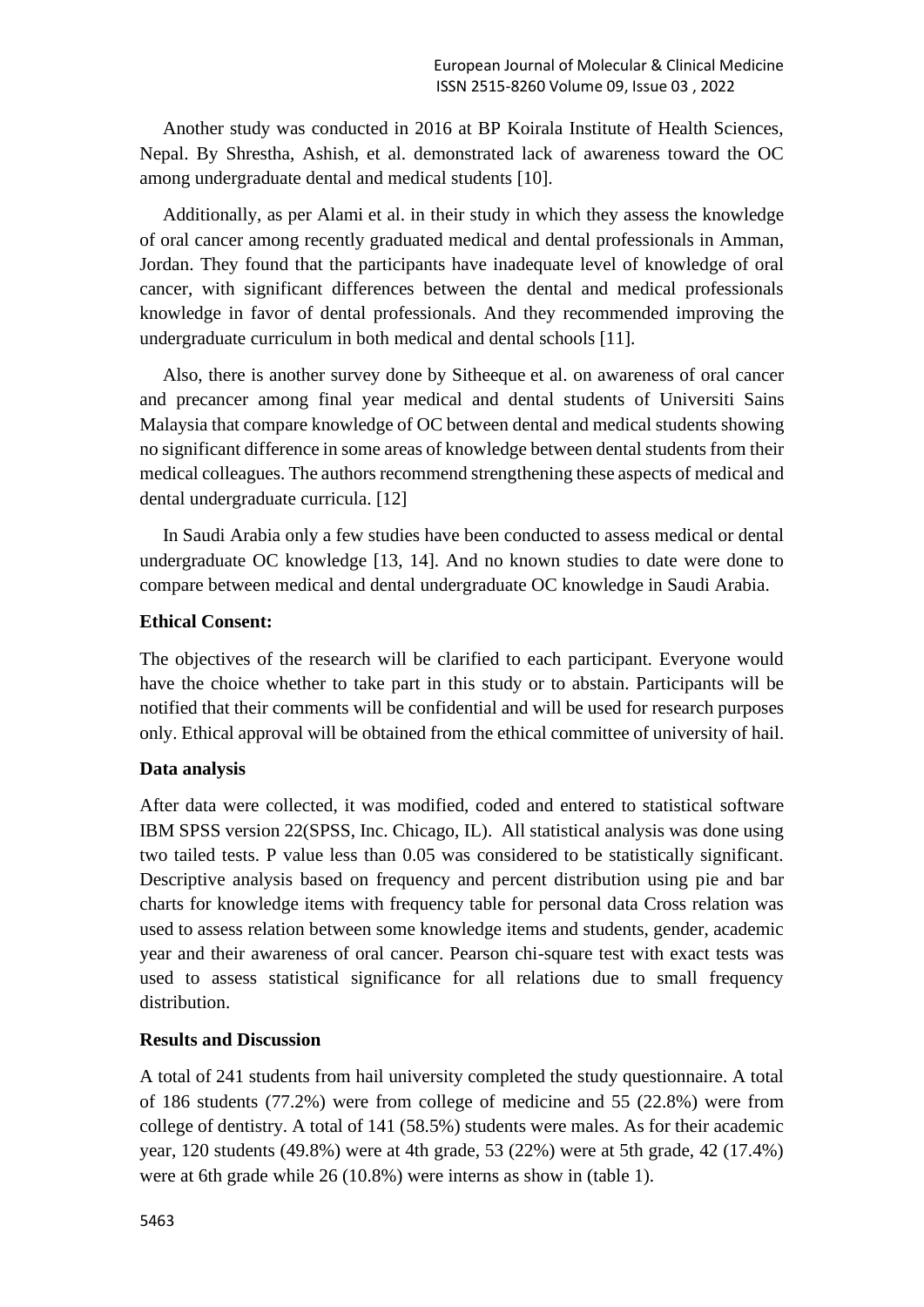| Personal data     | Count | Column N % |
|-------------------|-------|------------|
| Gender            |       |            |
| Male              | 141   | 58.5%      |
| Female            | 100   | 41.5%      |
| <b>Speciality</b> |       |            |
| Medical           | 186   | 77.2%      |
| Dental            | 55    | 22.8%      |
| Academic year     |       |            |
| 4th year          | 120   | 49.8%      |
| 5th year          | 53    | 22.0%      |
| 6th year          | 42    | 17.4%      |
| Intern            | 26    | 10.8%      |

**Table 1**. Personal data of medical students in hail university, Saudi Arabia

Exact of 56.8% students were aware of oral cancer as show in (figure 1).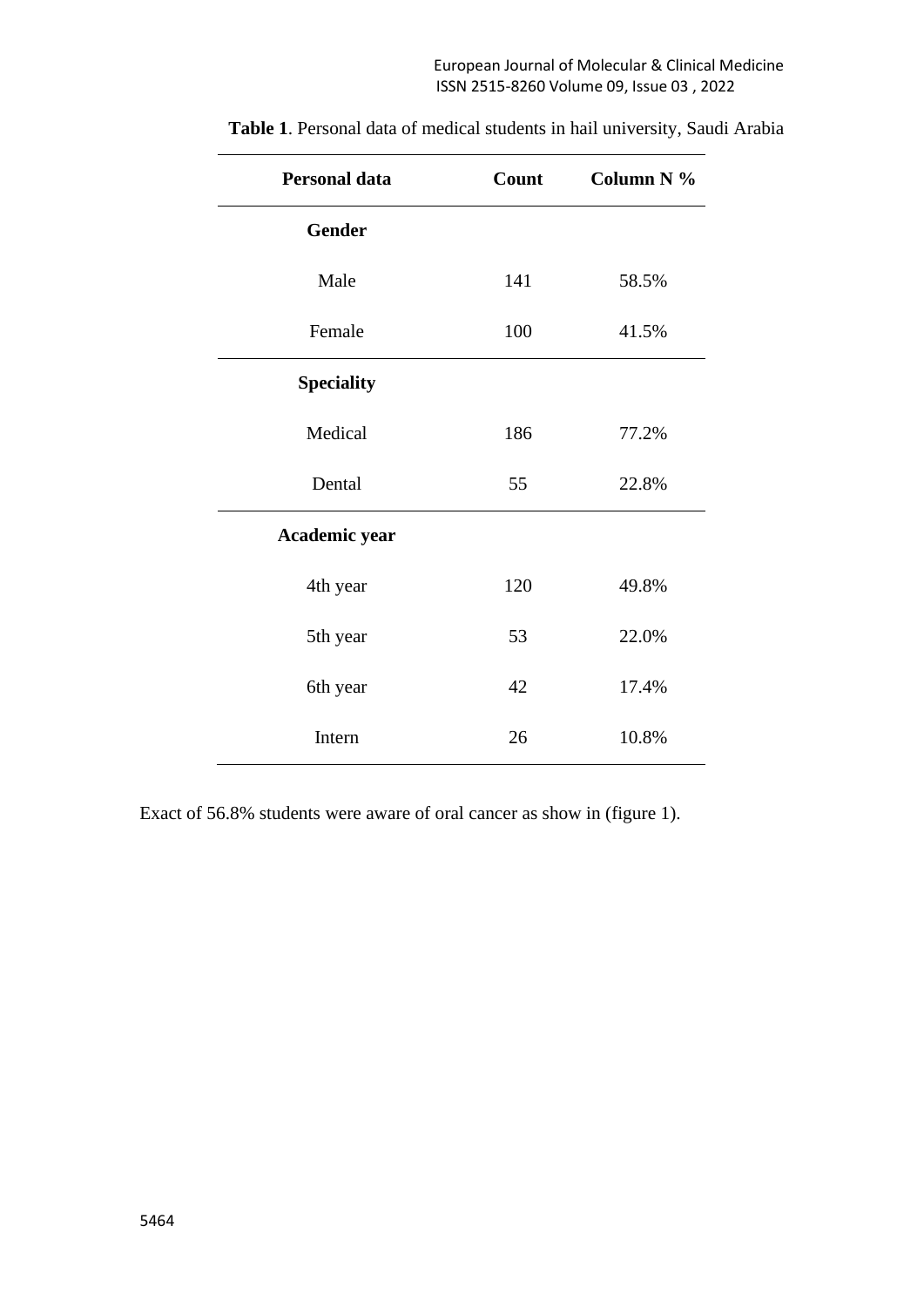

**Figure 1**. Pie chart representing participants' awareness towards oral cancer, hail university, Saudi Arabia



**Figure 2**. Bar chart representing the structure which is mostly examined during the diagnosis of oral cancer

Figure 2. Shows bar chart representing the structure which is mostly examined during the diagnosis of oral cancer. Buccal mucosa is the structure that is the most commonly examined during diagnosis of the oral cancer. This choice was the most reported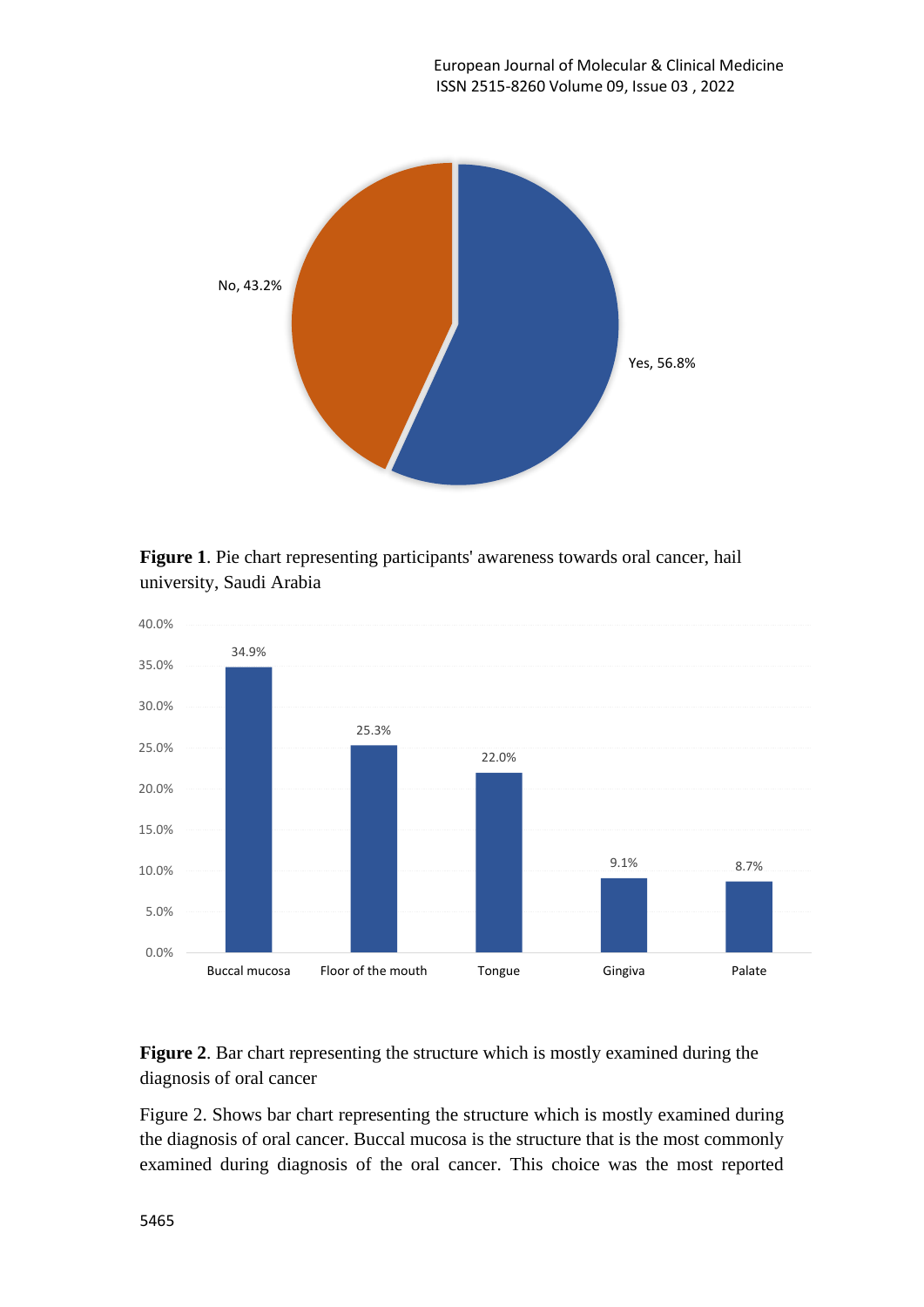



**Figure 3**. Bar chart representing the oral cancer is diagnosed more frequently among which age group

Figure 3. Bar chart representing the oral cancer is diagnosed more frequently among which age group. The average age of most people diagnosed with these cancers is 63 [15] The most reported age group was  $> 60$  years (39.8%), followed by 51-60 years (26.1%), 41-50 years (18.3%), and 30-40 years (15.8%).

The risk of these cancers in people who drink and smoke is about 30 times higher than the risk in people who don't smoke or drink[15].The most reported etiological factors for oral cancer were both alcohol consumption and smoking together (81.3%) while 15.4% reported for smoking only and 3.3% told about alcohol consumption only as show in (figure 4).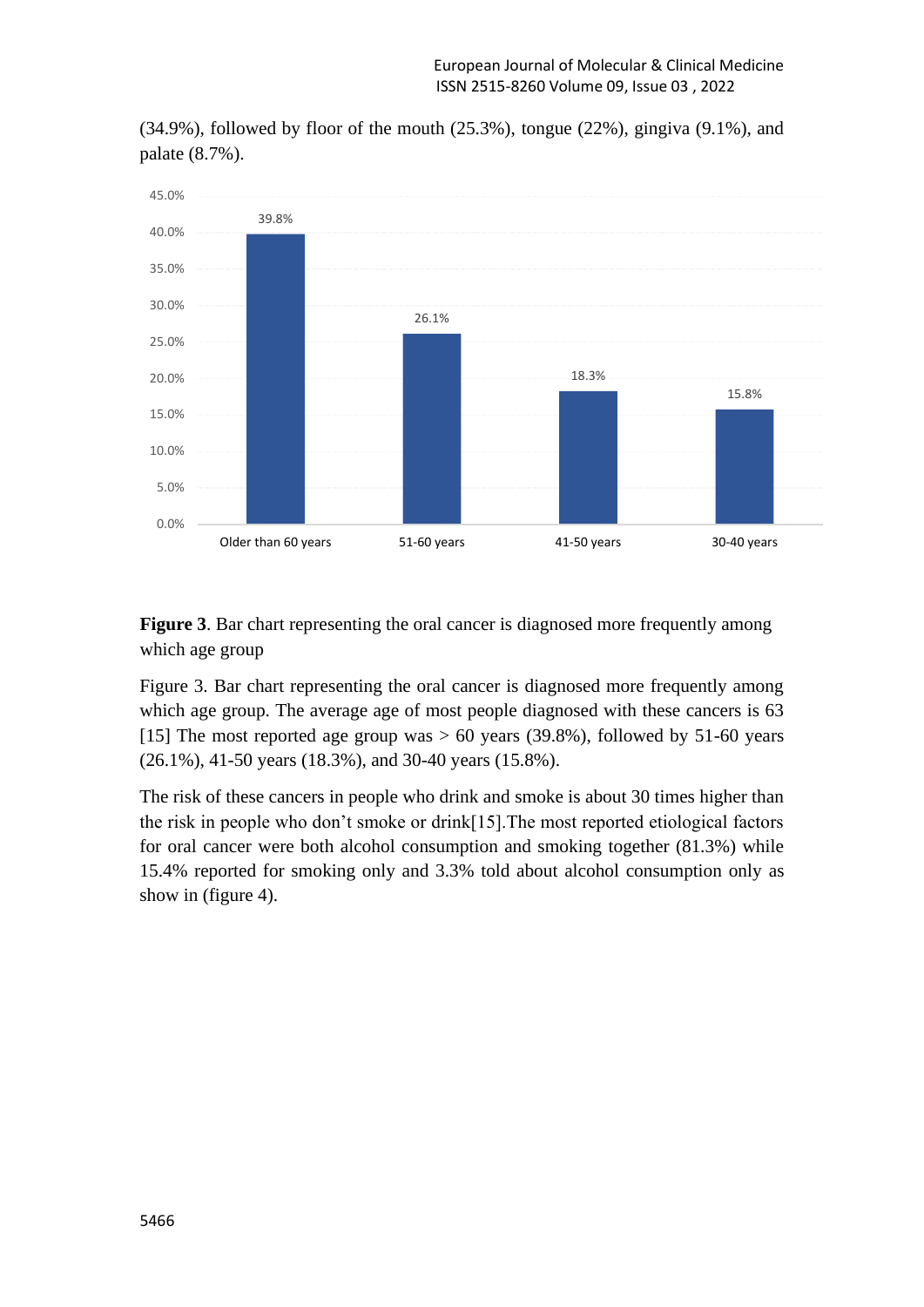

Figure 4. Pie chart representing the etiological factors for oral cancer

According to the American Head & Neck society the most common site of oral cavity cancer is the tongue [16]. In our study, buccal mucosa was the most reported by the study students (34.4%), followed by floor of the mouth (22.8%), tongue (20.7%), gingiva (12.4%), and palate (9.5%) as show in (Figure 5).



Figure 5. Bar chart Pie chart representing the common site for Oral cancer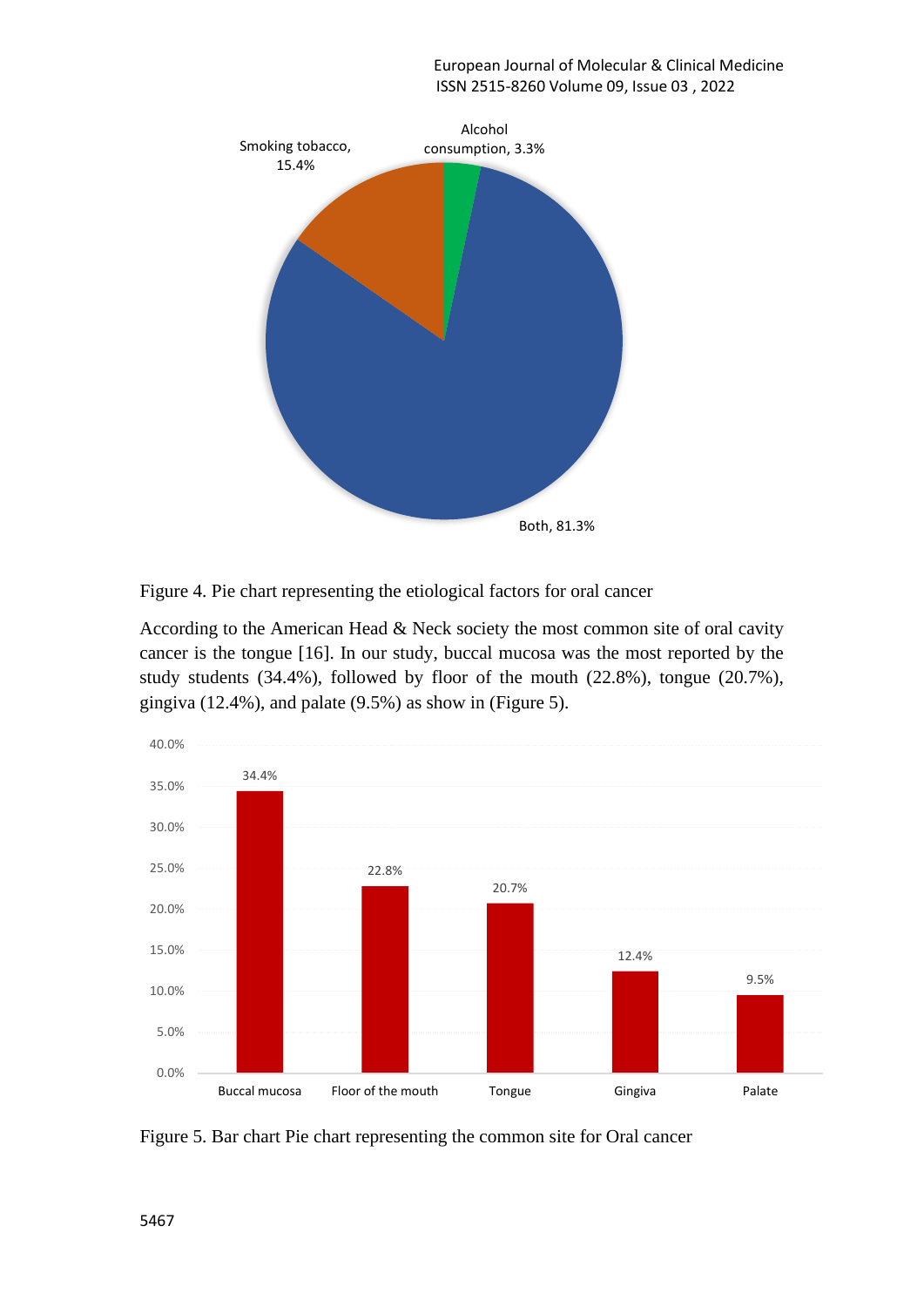American Head & Neck society reported that the most common representing sign & symptoms is a nonhealing wound [16]. Figure 6. Bar chart representing the sign and symptoms of oral cancer. A total of 30.3% of the students selected for abnormal mass in mouth, 29% reported for mouth sore than do not heal, 22% told about white / red patch in mouth, and 10.4% selected for difficulty in chewing and swallowing while 8.3% mentioned slow change in voice quality.



Figure 6. Bar chart representing the sign and symptoms of oral cancer

Exact of 44.4% of the students know that oral malignancy patient is asymptomatic in early stage while 42.3% said "maybe" as show in (figure 7).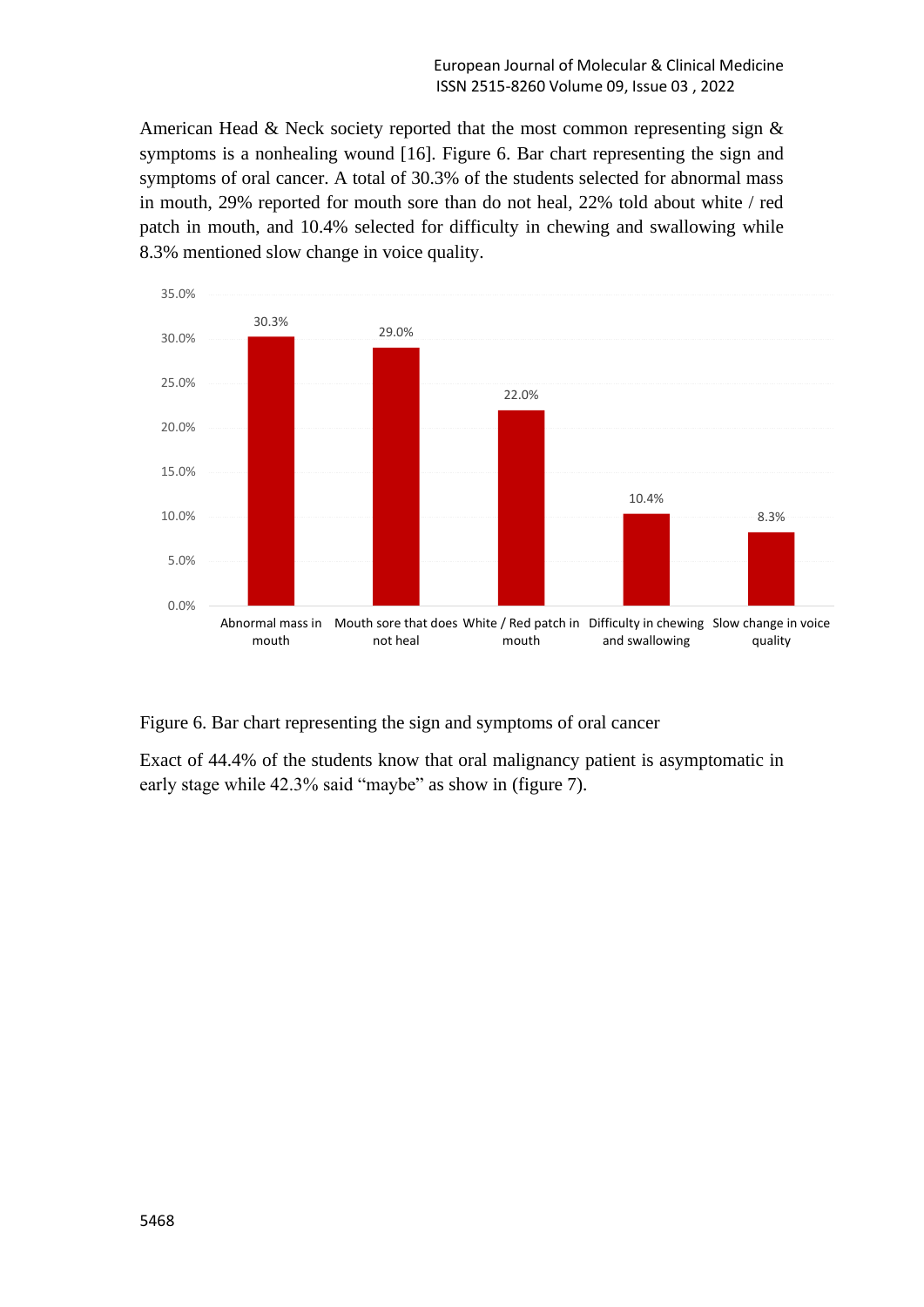

Figure 7. Pie chart representing the oral malignancy patient is asymptomatic in early stage

Most of the times oral cancer is diagnosed at late stage, which was supported by 77.6% of the students which they think that oral cancer patients be diagnosed in advanced stage as show in (figure 8),



Figure 8. Pie chart representing the oral cancer patients be diagnosed in advanced stage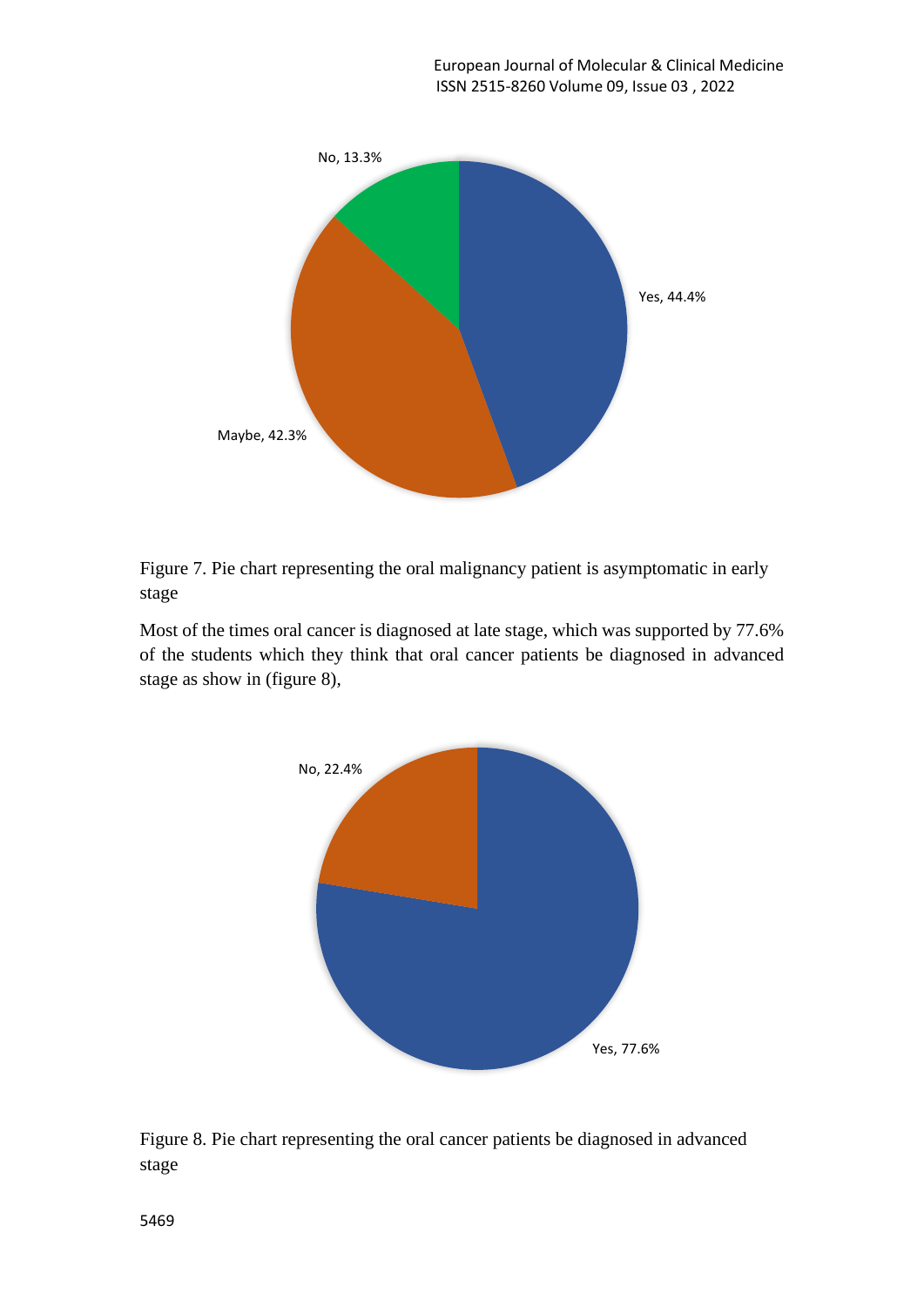76.8% know that Erythroplakia and leukoplakia are the most common lesions associated with oral cancer as show in (figure 9),



Figure 9. Pie chart representing Erythroplakia and leukoplakia are the most common lesions associated with oral cancer

and 70.5% reported that the early detection of oral cancer improves survival as show in (figure 10).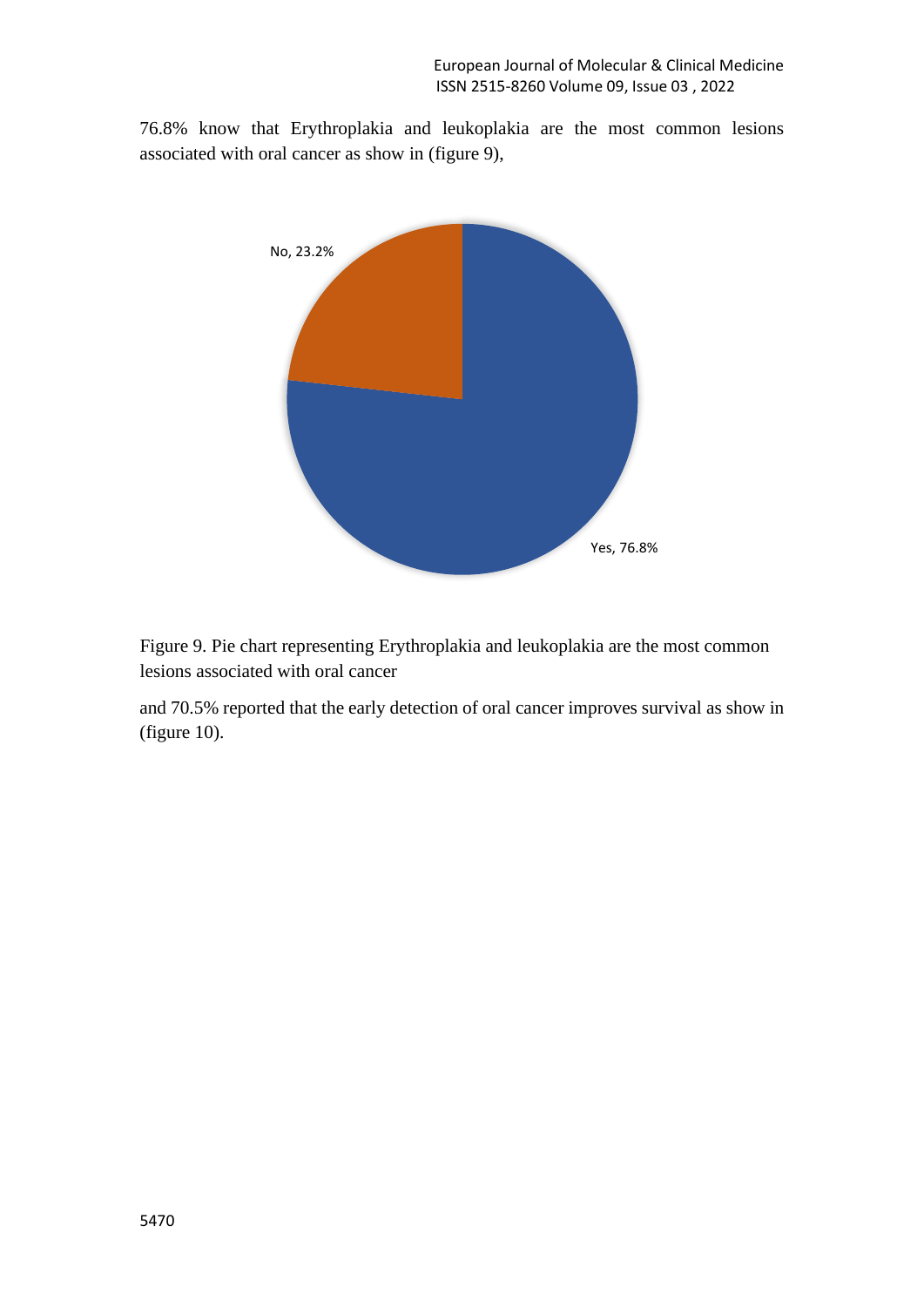

Figure 10. Pie chart representing the early detection of oral cancer improves survival

Figure 11 is Pie chart representing the early detection of oral cancer. The most reported was biopsy (34.9%), then regular check (34%), clinical examination (23.2%), and patient education (7.9%). As for the prevention of oral cancer,



Figure 11. Pie chart representing the early detection of oral cancer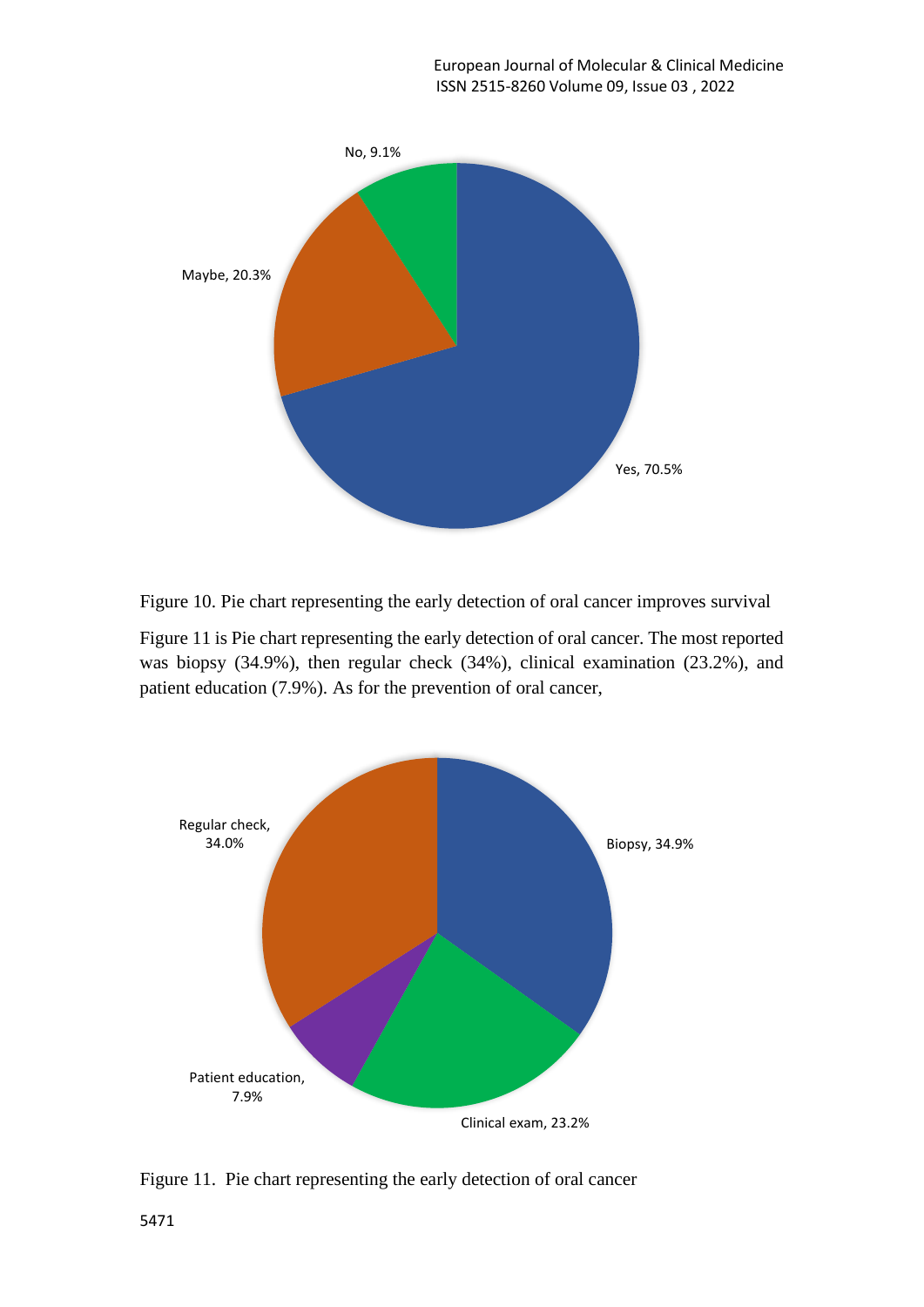the most known among students were stop tobacco use (10.4%), good oral hygiene (5.4%), regular check-up (5%) while 79.3% reported for all of them as show in (figure 12).



Figure 12. Pie chart representing the prevention of oral cancer

Figure 13 represent Pie chart representing the dental student's referral to a specialist in suspecting a patient with oral malignancy. Exact of 37.3% of the students selected for oncology, 30.7% selected for Oral and maxillofacial surgeon, 27.4% selected for Otorhinolaryngology head & neck surgeon, and 4.6% selected for Plastic surgery specialist.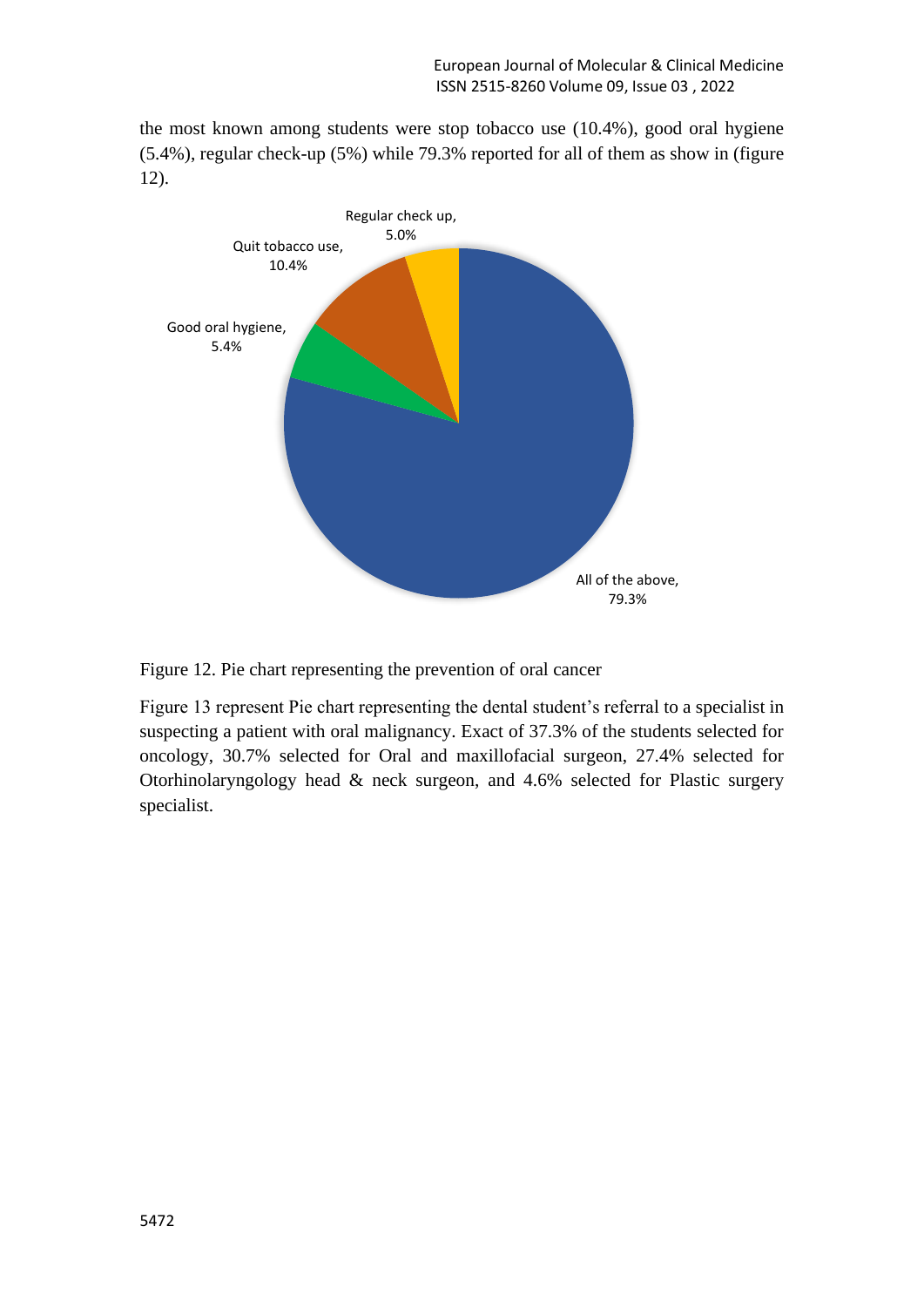

Figure 13. Pie chart representing the dental student's referral to a specialist in suspecting a patient with oral malignancy

A total of 67.2% of the students have enough information concerning prevention and management of oral cancer as show in Figure 14

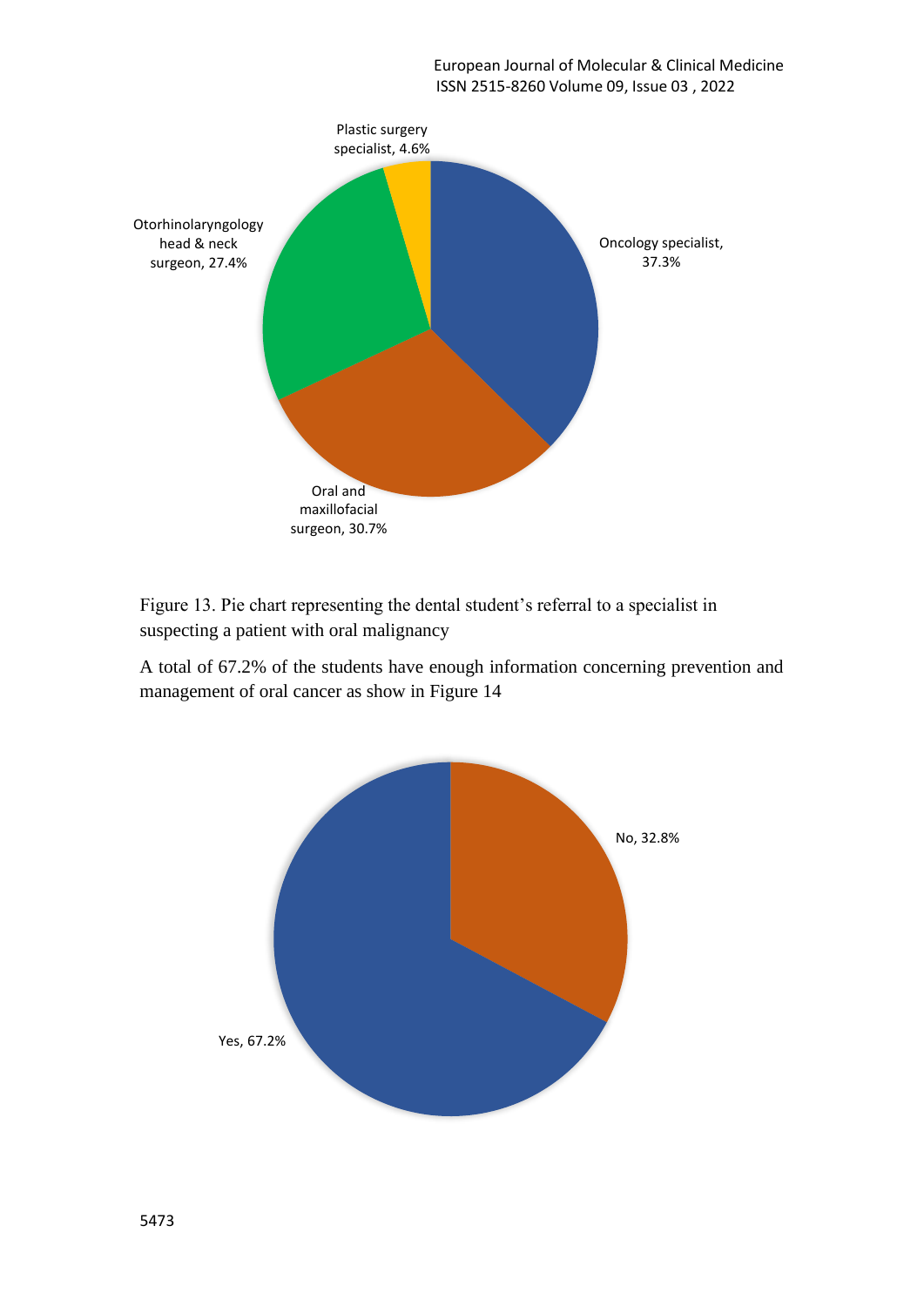Figure 14. Pie chart representing participants have enough information concerning prevention and management of oral cancer

Figure 15 shows Bar chart representing participant's preference system in gaining the knowledge. The most preferred were Continuous education lectures (39.4%), Information package (24.5%), Seminars (17.4%), Participation in organized research (11.6%), and Webinars (7.1%).



Figure 15. Bar chart representing participants preference system in gaining the knowledge

Figure 16. Bar graph showing correlation between awareness of participants and etiological factor of oral cancer. A total of 83.9% of those who were aware reported for both alcohol consumption and smoking as risk factors compared to 77.9% of unaware students with recorded statistical insignificance (Chi-square =1.9; P=.379).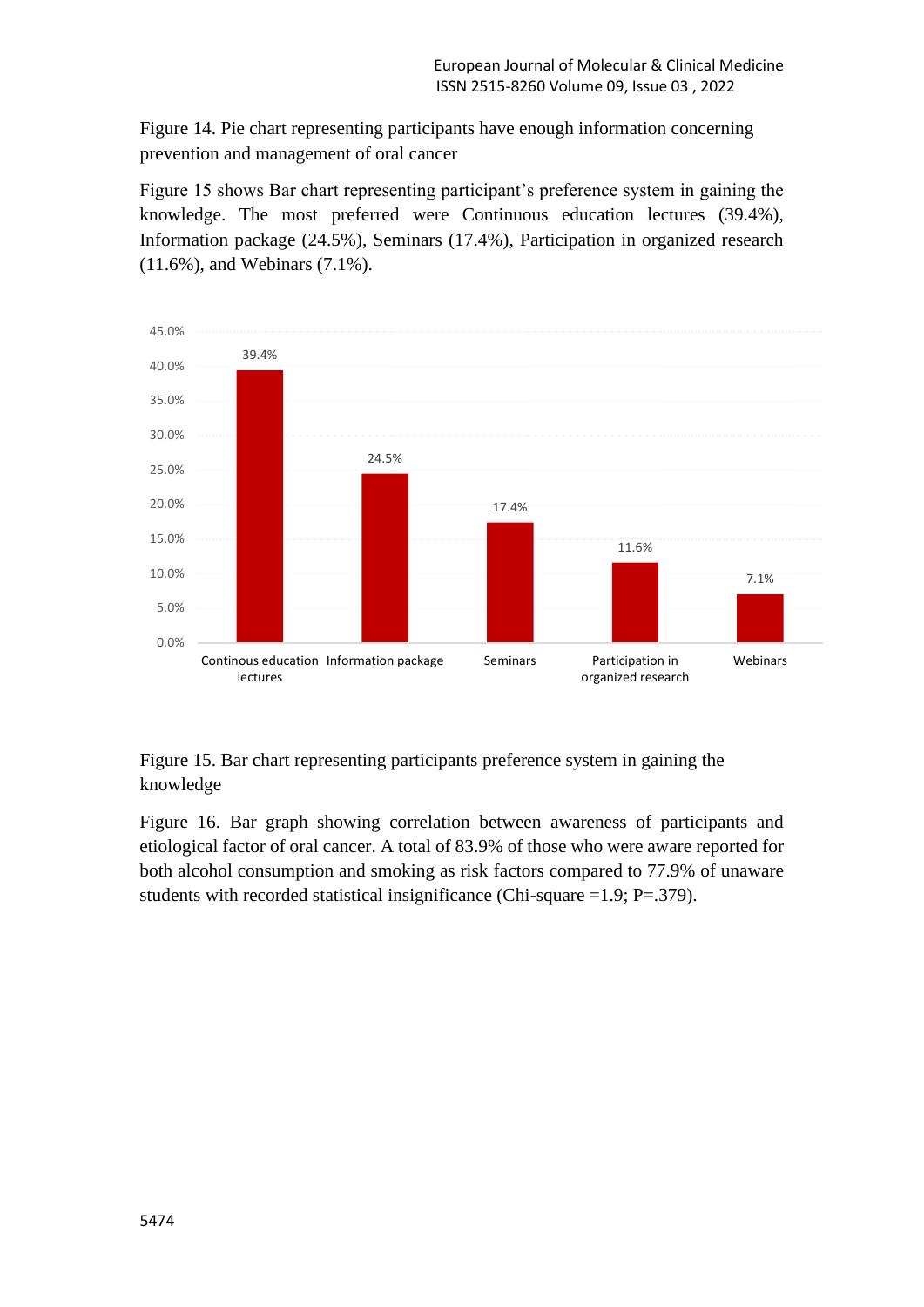

Figure 16. Bar graph showing correlation between awareness of participants and etiological factor of oral cancer

Figure 17. Bar graph showing correlation between gender-based responses about symptoms of oral cancer. The most known among male students was abnormal mass in the mouth (33.3%) versus 26% among females, while 24.8% of male students reported for mouth sore that dosnot heal compared to 35% of females. These differences were found to be statistically insignificant (Chi-square =3.6; P=.461).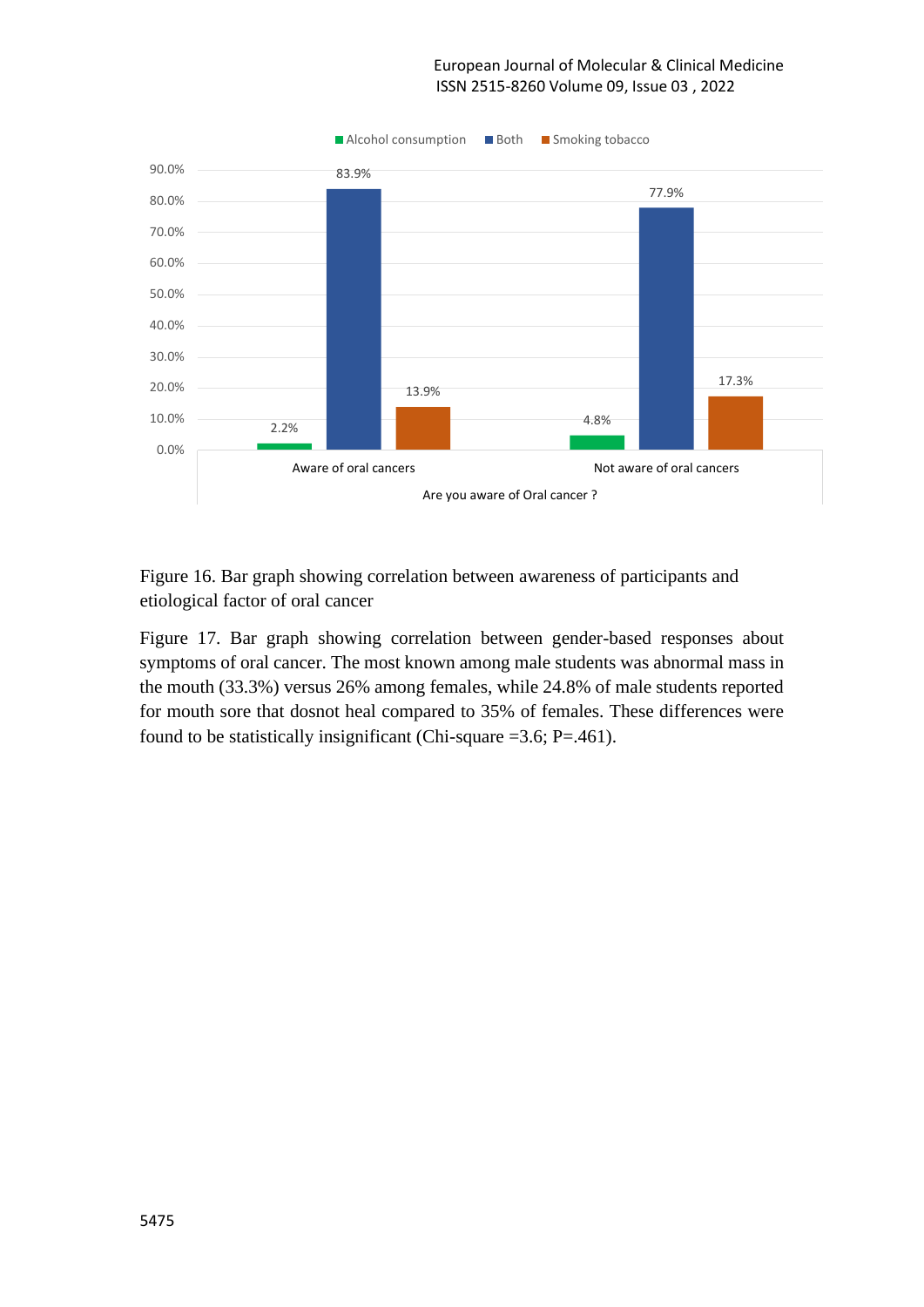

Figure 17. Bar graph showing correlation between gender-based responses about symptoms of oral cancer

Figure 18. Bar graph showing correlation between year of study and their knowledge on the common sites of oral cancer. The most common site among  $4<sup>th</sup>$  and  $6<sup>th</sup>$  year students was buccal mucosa (42.5% and 28.6%, respectively), while floor of the mouth was the most reported by  $5<sup>th</sup>$  year students and interns (28.3%, and 26.9%, respectively). These differences were found to be statistically insignificant (Chi-square  $= 12.1$ ;  $P = .440$ ).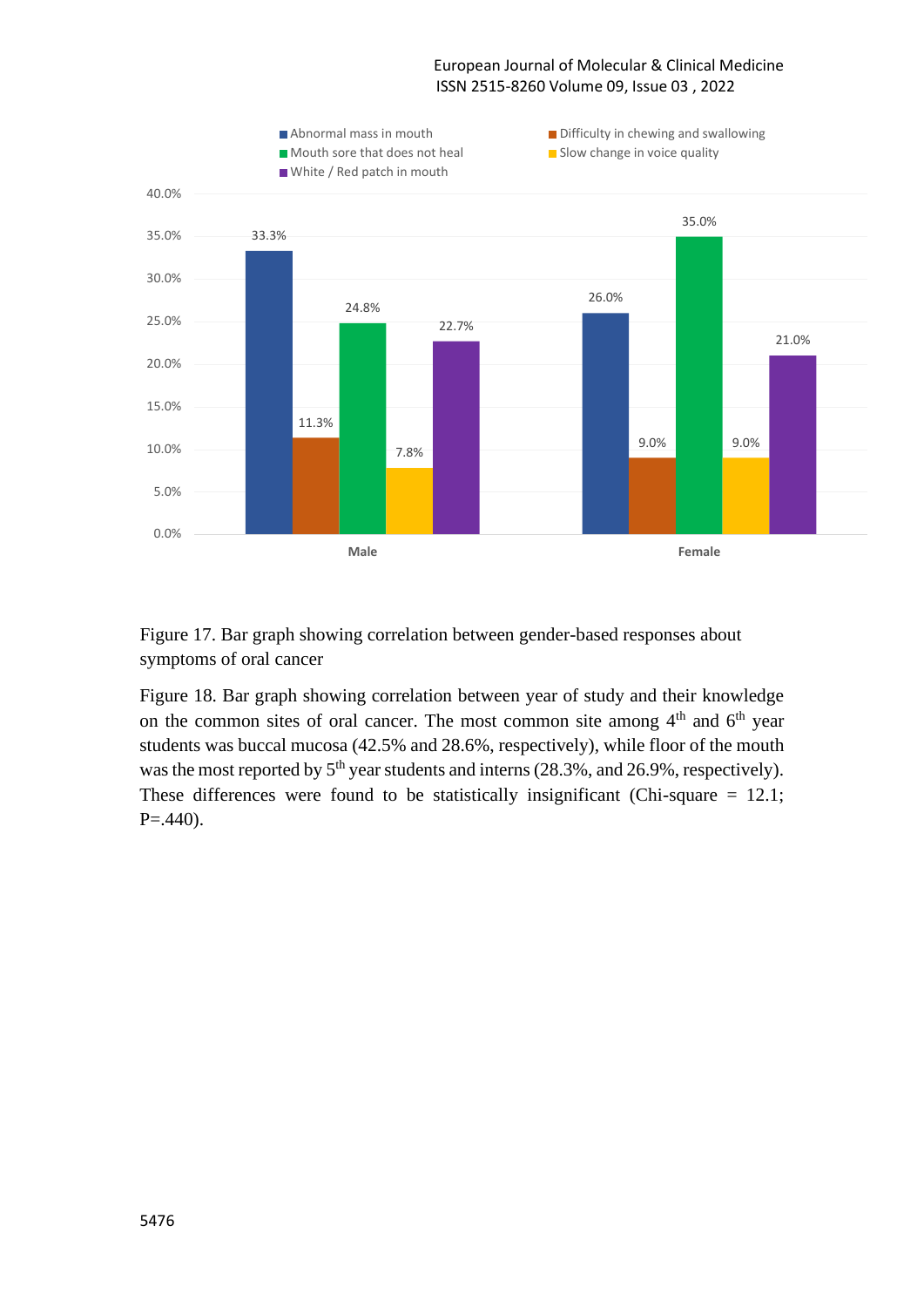

Figure 18. Bar graph showing correlation between year of study and their knowledge on the common sites of oral cancer

#### **Conclusion**

This study showed that most of hail university undergraduates are aware and had accepted knowledge towered oral cancer

#### **References:**

- 1. Soares TR, Carvalho ME, Pinto LS, et al. Oral cancer knowledge and awareness among dental students. Br J Oral Sci. 2014, 13:28-33.
- 2. Ghantous Y, Abu Elnaaj I. GLOBAL INCIDENCE AND RISK FACTORS OF ORAL CANCER. Harefuah. 2017, 156(10):645-649.
- 3. Bray F, Ferlay J, Soerjomataram I, Siegel RL, Torre LA, Jemal A. Global cancer statistics 2018: GLOBOCAN estimates of incidence and mortality worldwide for 36 cancers in 185 countries. CA Cancer J Clin. 2018, 68(6):394–424.
- 4. Alshehri, B.M. Trends in the incidence of oral cancer in Saudi Arabia from 1994 to 2015. World J Surg Onc. 2020, 18:217-222.
- 5. Ferlay, Jacques, et al. Estimates of worldwide burden of cancer in 2008: GLOBOCAN 2008. International journal of cancer. 2010, 127(12): 2893-2917.
- 6. Tandon P, Pathak VP, Zaheer A, Chatterjee A, Walford N. Cancer in the Jazan Province of Saudi Arabia: An eleven year study. Ann Saudi Med. 1995, 15(1):14- 20.
- 7. Silverman Jr, S. O. L. Demographics and occurrence of oral and pharyngeal cancers: the outcomes, the trends, the challenge. The Journal of the American Dental Association. 2001, 132:7S-11S.